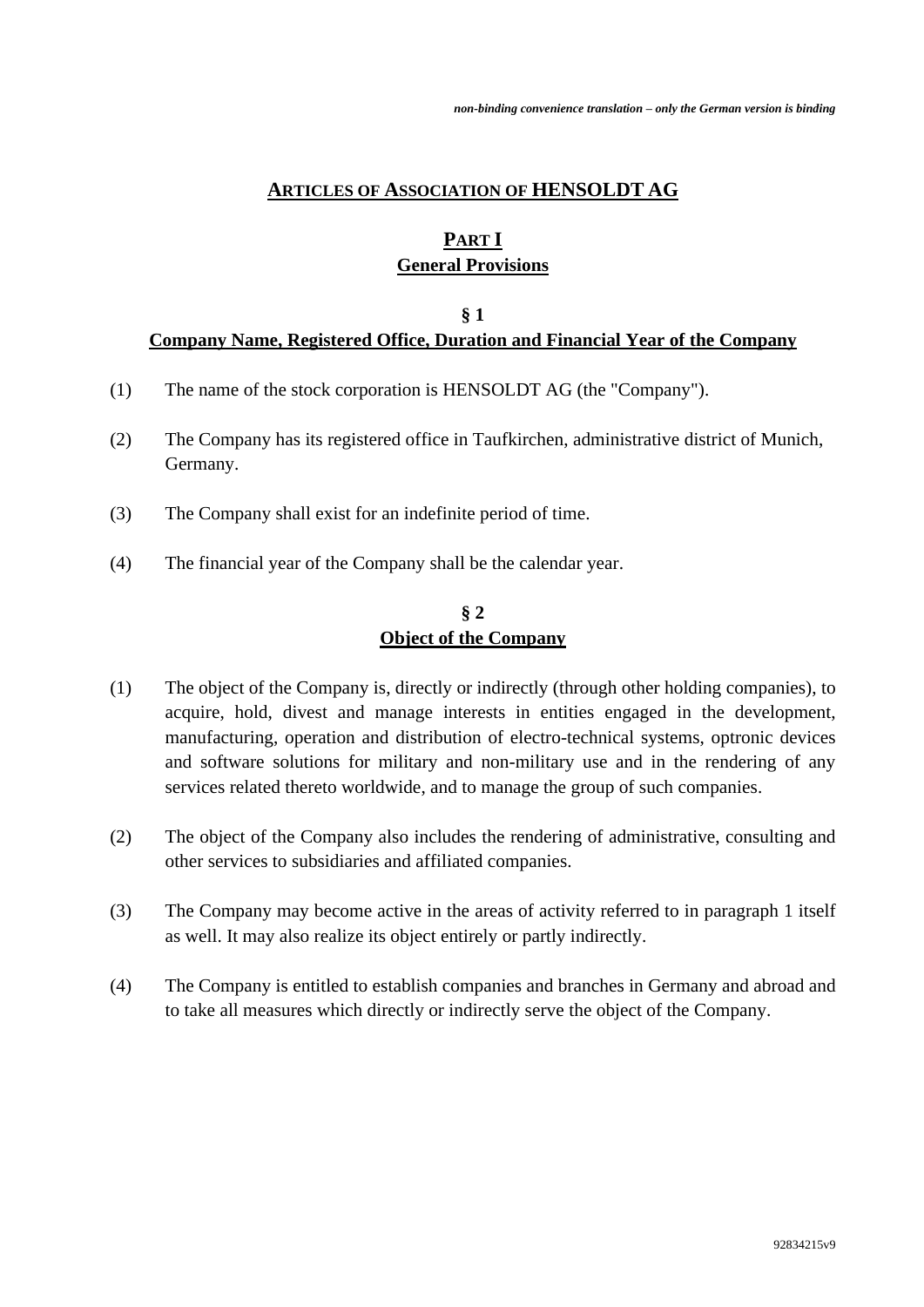## **§ 3 Announcements and Transmission of Information**

- (1) Announcements of the Company shall be published in the German Federal Gazette (*Bundesanzeiger*).
- (2) The Company is entitled, with consent of the shareholders or to the extent permitted by law, to transmit information to the shareholders by means of remote data transmission.

## **PART II Share Capital and Shares**

## **§ 4 Share Capital, Shares**

- (1) The share capital of the Company amounts to EUR 105,000,000.00 (in words: one hundred and five million Euros) and is divided into 105,000,000 bearer shares (*Inhaberaktien*) with no par value (*Stückaktien*).
- (2) On the issuance of new shares, the profit participation of the new shares may deviate from Section 60 of the German Stock Corporation Act (*Aktiengesetz*).
- (3) The Management Board is authorized, subject to the Supervisory Board's approval, to increase the share capital of the Company on one or more occasions during the period until August 11, 2025, by up to a total of EUR 36,000,000.00 (in words: thirty-six million Euros) through the issuance of new bearer shares (*Inhaberaktien*) with no par value (*Stückaktien*) in return for contributions in cash or in kind (Authorized Capital 2020/I). Shareholders are granted a subscription right with the following restrictions:
	- The Management Board is authorized, subject to the Supervisory Board's approval, to exclude fractional amounts from the shareholders' subscription right in case of capital increases against contributions in cash or in kind.
	- The Management Board is authorized, subject to the Supervisory Board's approval, to also exclude the subscription right in case of capital increases to the extent necessary to grant to holders or creditors of option or conversion rights or of option or conversion obligations, granted or imposed by the Company or its direct or indirect subsidiaries, a subscription right for new bearer shares (*Inhaberaktien*) with no par value (*Stückaktien*) to the extent to which they would be entitled as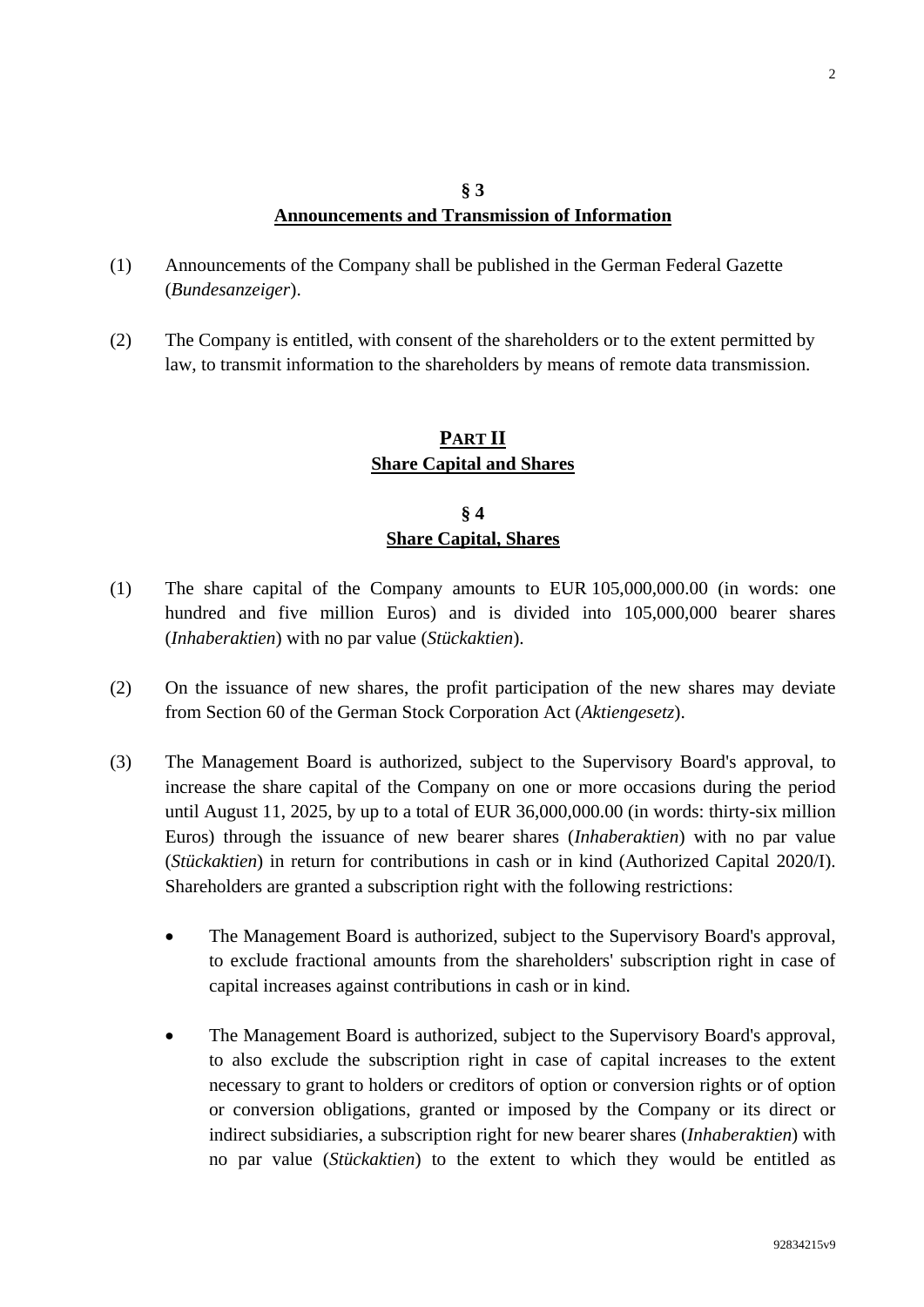shareholders after exercising the option or conversion right or after fulfilling the option or conversion obligation.

- The Management Board is furthermore authorized, subject to the Supervisory Board's approval, to exclude the subscription right insofar as the capital increase is carried out against contributions in kind, in particular in case of an acquisition of companies, parts of companies, interests in companies, or other assets including rights and receivables or in the context of business combinations.
- The Management Board is authorized, subject to the Supervisory Board's approval, to exclude the shareholders' subscription right on the issuance of shares to employees of the Company and employees and members of the management of subordinated affiliated companies, with regard to employees also in compliance with the requirements of Section 204 (3) of the German Stock Corporation Act (*Aktiengesetz*).
- The shareholders' subscription right may, subject to the Supervisory Board's approval, also be excluded in the case of capital increases against cash contributions where the amount for which the new bearer shares (*Inhaberaktien*) with no par value (*Stückaktien*) are issued is not significantly lower than the stock market price at the time of final determination of the amount for which the shares will be issued, which time should be as close as possible to the placement of the bearer shares (*Inhaberaktien*) with no par value (*Stückaktien*) (simplified exclusion of subscription rights pursuant to Section 186 (3) sentence 4 of the German Stock Corporation Act (*Aktiengesetz*)). The shares issued under exclusion of the subscription right pursuant to Section 186 (3) sentence 4 of the German Stock Corporation Act (*Aktiengesetz*) may not exceed a total of 10 % of the share capital existing at the time when the resolution on the creation of this authorization is passed or, if lower, at the time when the resolution on the first use of this authorization is passed. The maximum limit of 10 % of the share capital shall be reduced by the prorated amount of the share capital attributable to those shares issued or sold during the term of this authorization under exclusion of the subscription right in direct or analogous application of Section 186 (3) sentence 4 of the German Stock Corporation Act (*Aktiengesetz*). Furthermore, this limit is decreased by shares that have been or may be issued in order to satisfy option or conversion rights or obligations, if the option or conversion rights or obligations were granted or imposed under exclusion of the subscription right in accordance with Section 186 (3) sentence 4 of the German Stock Corporation Act (*Aktiengesetz*) during the term of this authorization.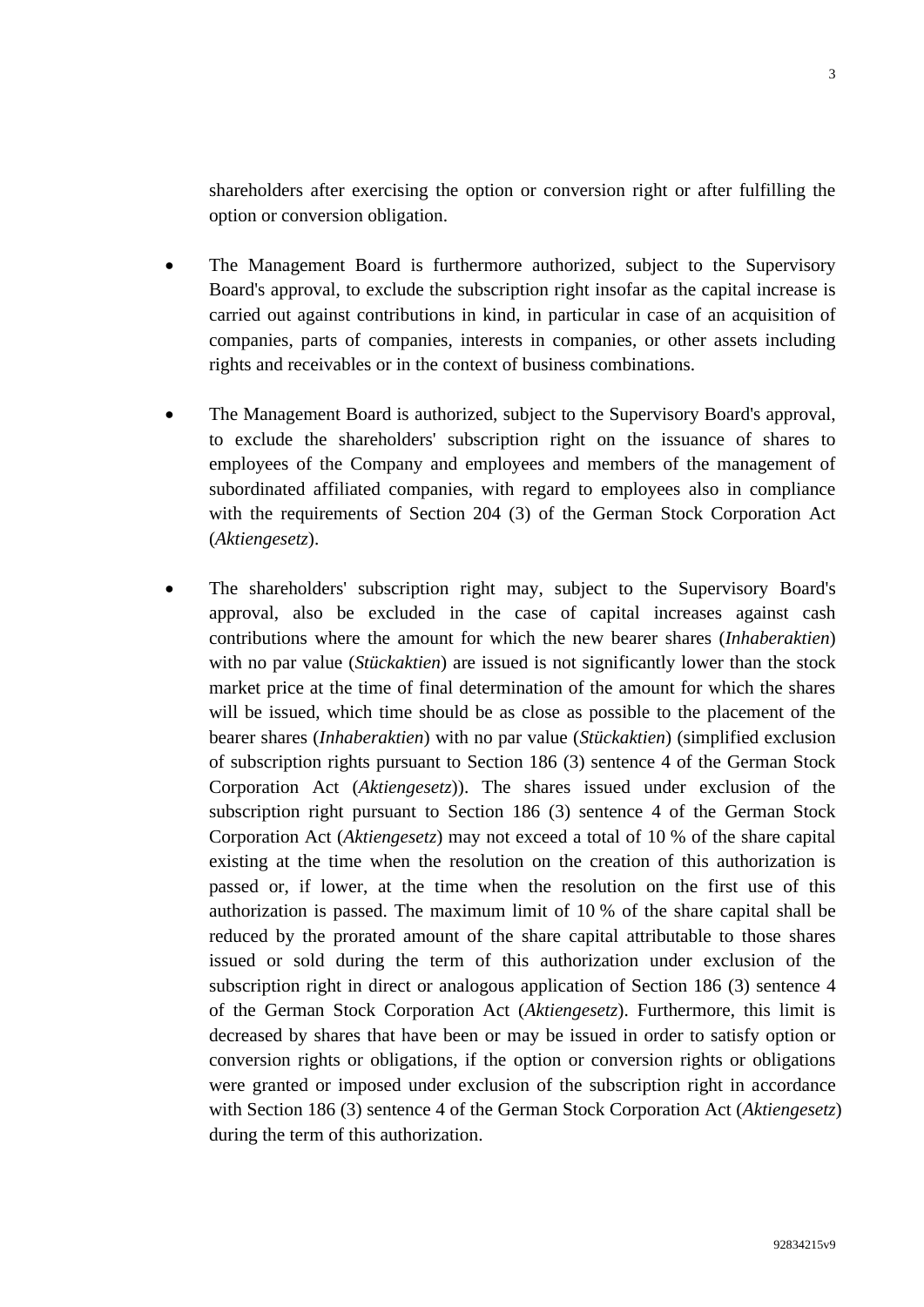The new shares may also be subscribed for pursuant to Section 186 (5) of the German Stock Corporation Act (*Aktiengesetz*) by a credit institution or a company operating pursuant to Section 53 (1) sentence 1 or Section 53b (1) sentence 1 or (7) of the German Banking Act (*Kreditwesengesetz*) with the obligation to offer them to the shareholders for subscription (indirect subscription right (*mittelbares Bezugsrecht*)).

The Management Board is also authorized, subject to the Supervisory Board's approval, to determine further details of the capital increase and its implementation.

(4) The share capital of the Company is conditionally increased by up to EUR 16,000,000.00 (in words: sixteen million Euros), through issuance of up to 16,000,000 new bearer shares (*Inhaberaktien*) with no par value (*Stückaktien*) (Conditional Capital 2020/I). The conditional capital increase shall only be implemented insofar as holders or creditors of option or conversion rights or holders being subject to conversion or option obligations, arising from warrants and/or convertible bonds, profit participation rights and/or profit participation bonds (or combinations of these instruments) which have been issued against contributions in cash or in kind and which have been issued or guaranteed by the Company or a subordinated group company of the Company during the period until August 11, 2025, based on the authorization of the Management Board resolved on by the Shareholders' Meeting on August 18, 2020, make use of their option or conversion rights or if they are subject to a conversion or option obligation, fulfil their conversion or option obligation, or if the Company exercises a right to grant shares of the Company in whole or in part instead of paying an amount due in cash. The conditional capital increase shall not be carried out if a cash settlement is granted or treasury shares, shares from authorized capital or shares of another listed company are used to service the settlement. The new shares shall be issued at the option or conversion price to be determined in each case in accordance with the authorization resolution described above. The new shares shall participate in profits from the beginning of the financial year in which they are created; if permitted by law, the Management Board may, subject to the Supervisory Board's approval, resolve that profit participation of the new shares be set differently from Section 60 (2) sentence 3 of the German Stock Corporation Act (*Aktiengesetz*), even for a financial year that has already ended. The Management Board is, subject to the Supervisory Board's approval, authorized to determine the further details of the implementation of the conditional capital increase. The Supervisory Board is authorized to amend the wording of the Articles of Association in accordance with the respective utilization of the Conditional Capital 2020/I. This shall apply *mutatis mutandis* in the event of non-utilization of the authorization on the issuance of warrant and/or convertible bonds, profit participation rights and/or profit participating bonds (or combinations of these instruments) after the end of the authorization period and in the event that the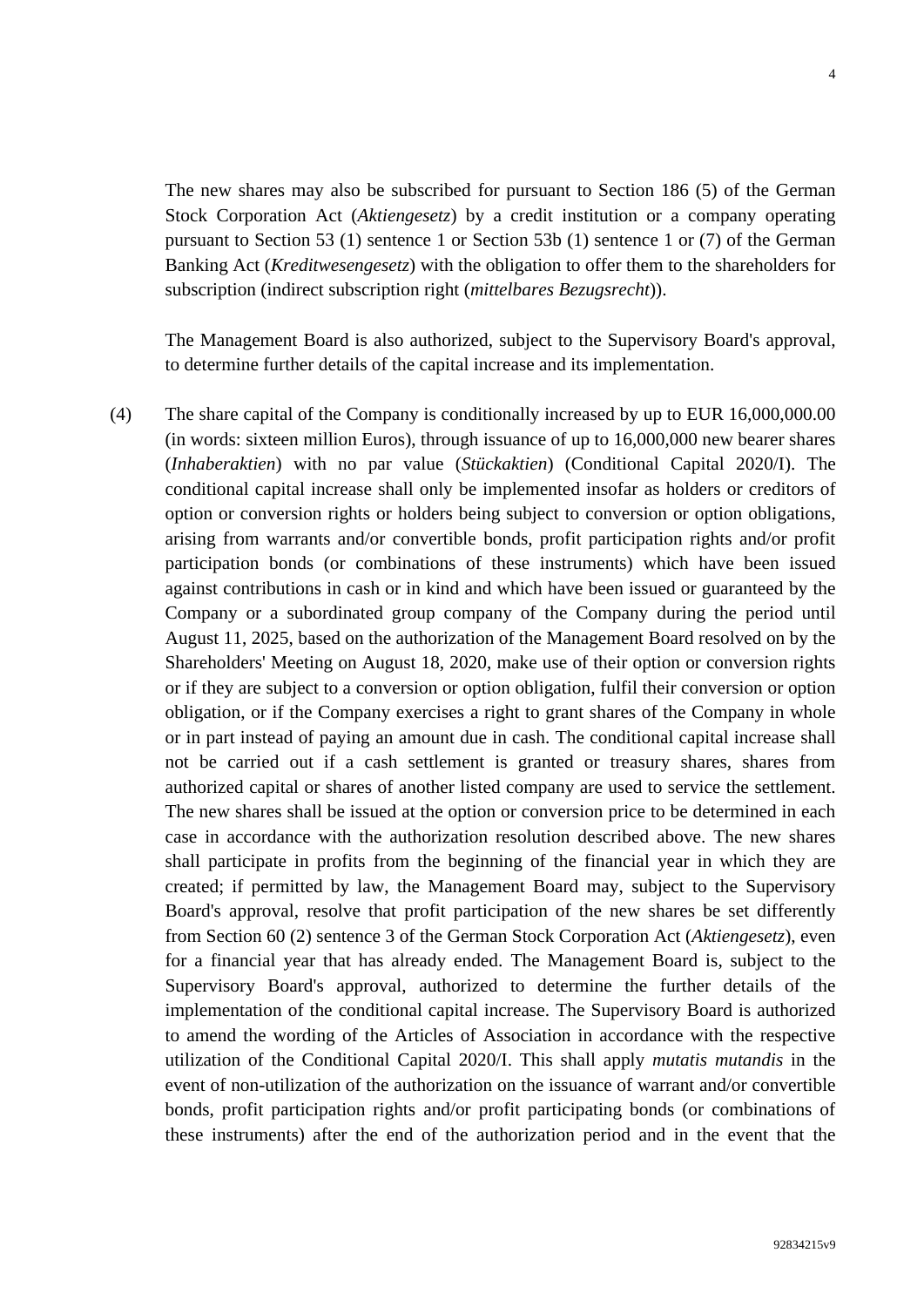Conditional Capital 20201/I is not utilized after the expiration of periods for exercising option or conversion rights or for fulfilling option or conversion obligations.

## **§ 5 Shares**

- (1) A shareholder's right to securitize his share is excluded, unless securitization is required under the rules applicable to a stock exchange on which the share is listed within the meaning of Section 3 (2) of the German Stock Corporation Act (*Aktiengesetz*). The shareholder's entitlement to the issuance of profit share and renewal coupons (*Gewinnanteils- und Erneuerungsscheine*) is also excluded.
- (2) The Management Board shall have the right to decide on the issuance of share certificates and profit share and renewal coupons (*Gewinnanteils- und Erneuerungsscheine*) and any related details. Global share certificates may be issued.

# **PART III Constitution**

#### **A. The Management Board**

## **§ 6 Composition, Rules of Procedure**

- (1) The Management Board consists of at least two members. Otherwise, the number of Management Board members is determined by the Supervisory Board. The Supervisory Board may appoint a member of the Management Board as chairperson of the Management Board.
- (2) Resolutions of the Management Board shall be passed unanimously to the extent possible. Resolutions of the Management Board that are not passed unanimously require a simple majority of votes cast unless a different majority is required by law. If the Management Board consists of more than two members, the chairperson shall have the right to a casting vote in the event of a tie.
- (3) The Management Board shall adopt rules of procedure by unanimous resolution of all Management Board members unless the Supervisory Board issues rules of procedure for the Management Board.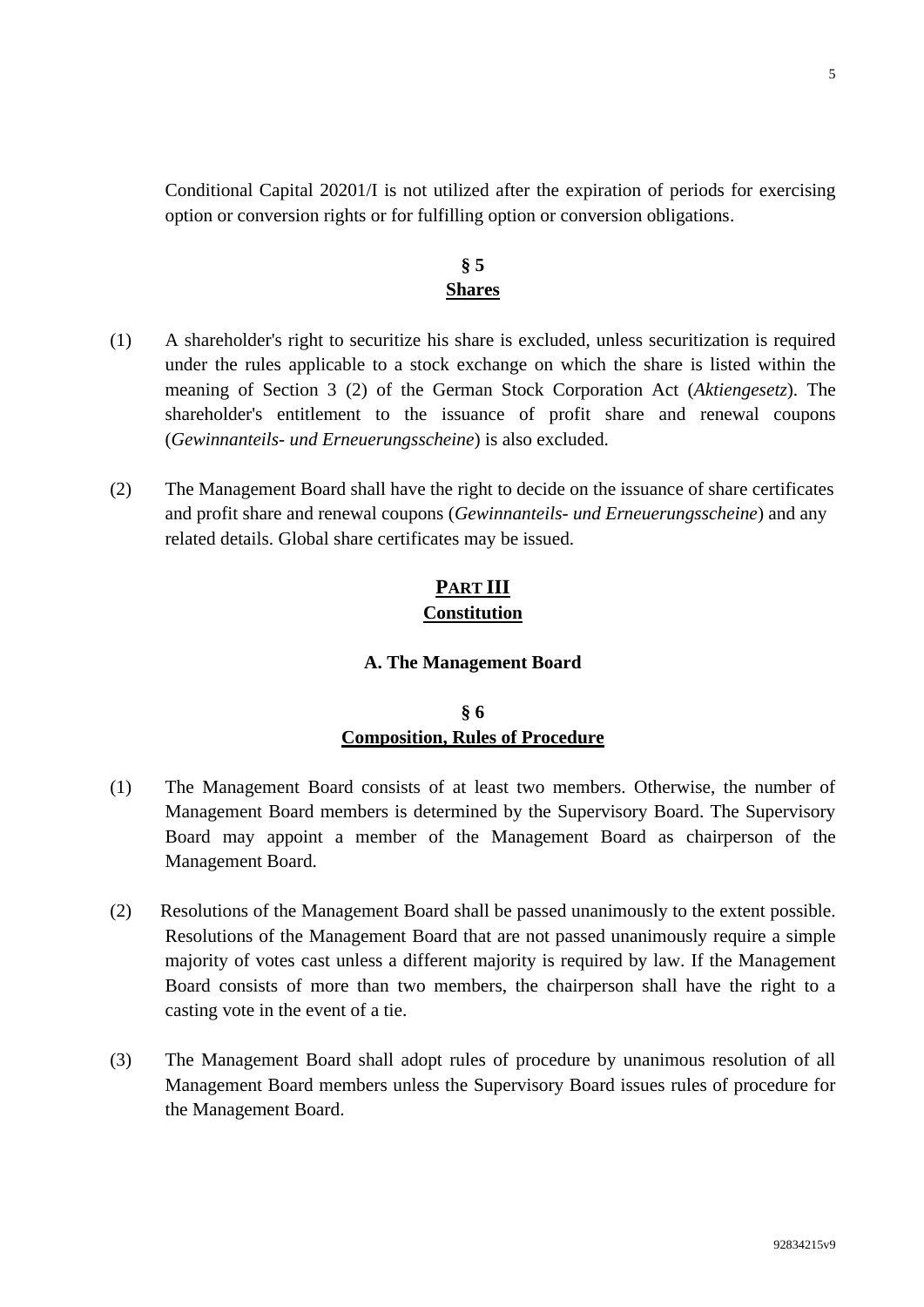#### **§ 7 Representation**

- (1) The Company shall be represented by two members of the Management Board acting jointly or by one member of the Management Board acting jointly with a holder of a general power of attorney for the Company (*Prokurist*).
- (2) The Supervisory Board may exempt individual or all members of the Management Board generally or in individual cases from the prohibition of multiple representation pursuant to Section 181, 2nd alternative of the German Civil Code (*Bürgerliches Gesetzbuch*); Section 112 of the German Stock Corporation Act (*Aktiengesetz*) remains unaffected.

#### **B. The Supervisory Board**

## **§ 8 Composition, Election, Term of Office**

- (1) The Supervisory Board consists of twelve members, namely six members appointed by the shareholders and six members appointed by the employees in accordance with the German Co-Determination Act (*Mitbestimmungsgesetz*).
- (2) The Federal Republic of Germany (as represented by the Federal Ministry of Defence together with the Federal Ministry for Economic Affairs and Energy or the respective successor ministry for each respective function) is, as soon as and as long as it is shareholder of the Company, entitled to appoint (*entsenden*) one member of the Supervisory Board representing the shareholders. The right of appointment shall be exercised by written declaration to the Management Board of the Company. As long as Square Lux Holding II S.à r.l. with registered seat in the Grand Duchy of Luxembourg (registered with the commercial and company register of Luxemburg (*registre de commerce et des sociétés*) under B202695) is shareholder of the Company, the right of appointment of the Federal Republic of Germany pursuant to sentence 1 is a joint right of appointment of the Federal Republic of Germany and Square Lux Holding II S.à r.l. together, and shall be exercised by joint declaration of the Federal Republic of Germany and Square Lux Holding II S.à r.l. to the Management Board of the Company. The member of the Supervisory Board appointed in accordance with sentence 1 shall, as long as the right of appointment of Square Lux Holding II S.à r.l. pursuant sentence 3 exists, on the one hand, be independent from Square Lux Holding II S.à r.l. and, as long as the right of appointment of the Federal Republic of Germany pursuant to sentence 1 exists, on the other hand, be independent from the Federal Republic of Germany, in each case in a sense that the person to be appointed is neither a member of a corporate body or an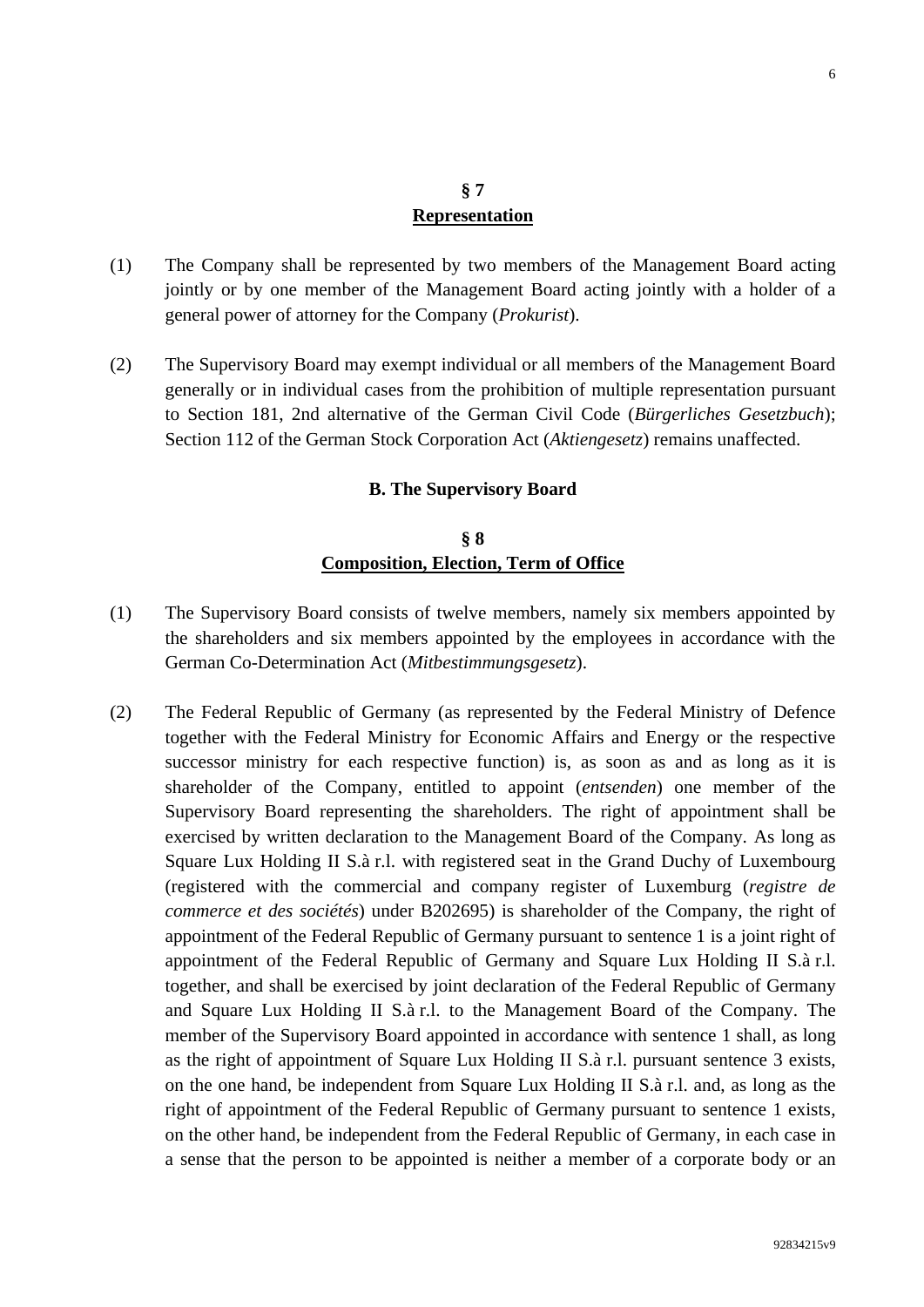employee of Square Lux Holding II S.à r.l. or of one of its direct or indirect controlling shareholders, nor a civil servant or employee of the Federal Republic of Germany, another local authority (*Gebietskörperschaft*) or a public institution (*öffentlich-rechtliche Anstalt*). The Federal Republic of Germany is entitled to appoint one additional member to the Supervisory Board attributable to the shareholders as long as the Federal Republic of Germany directly or indirectly holds shares in the amount of at least 25.1 % of the Company's share capital. This right of appointment shall also be exercised by written declaration to the Management Board of the Company. Paragraphs 3 and 4 apply accordingly to appointed (*entsendete*) members of the Supervisory Board.

- (3) Unless the Shareholders' Meeting decides on a shorter period of appointment at the time of election of individual members or the entire Supervisory Board, members of the Supervisory Board shall be appointed until the end of the Annual Shareholders' Meeting which resolves on the discharge of their liability for the fourth financial year after the beginning of the term of office. The year in which the term of office begins shall not be counted.
- (4) If a member of the Supervisory Board to be elected by the Shareholders' Meeting resigns from the Supervisory Board before the end of his term of office and no elected substitute member is available, a successor shall be elected for the remainder of the term of office of the member of the Supervisory Board who resigned prematurely, unless a shorter term of office is determined.
- (5) Any member of the Supervisory Board may resign from office by giving four weeks' notice in writing to the chairperson of the Supervisory Board, even without good cause, and in the case of resignation of the chairperson of the Supervisory Board by notice in writing to the deputy chairperson. The chairperson of the Supervisory Board or the deputy chairperson of the Supervisory Board, as the case may be, may waive compliance with the notice period.

## **§ 9 Chairperson and Deputy Chairperson; Declarations**

(1) The Supervisory Board shall elect a chairperson and a deputy chairperson from among its members, which election shall take place following the Shareholders' Meeting at which the Supervisory Board members representing the shareholders to be elected by the Shareholders' Meeting have been appointed. The election shall be conducted in accordance with the provisions of the German Co-Determination Act (*Mitbestimmungsgesetz*). The election shall be for the term of office of the elected members or for a shorter period determined by the Supervisory Board.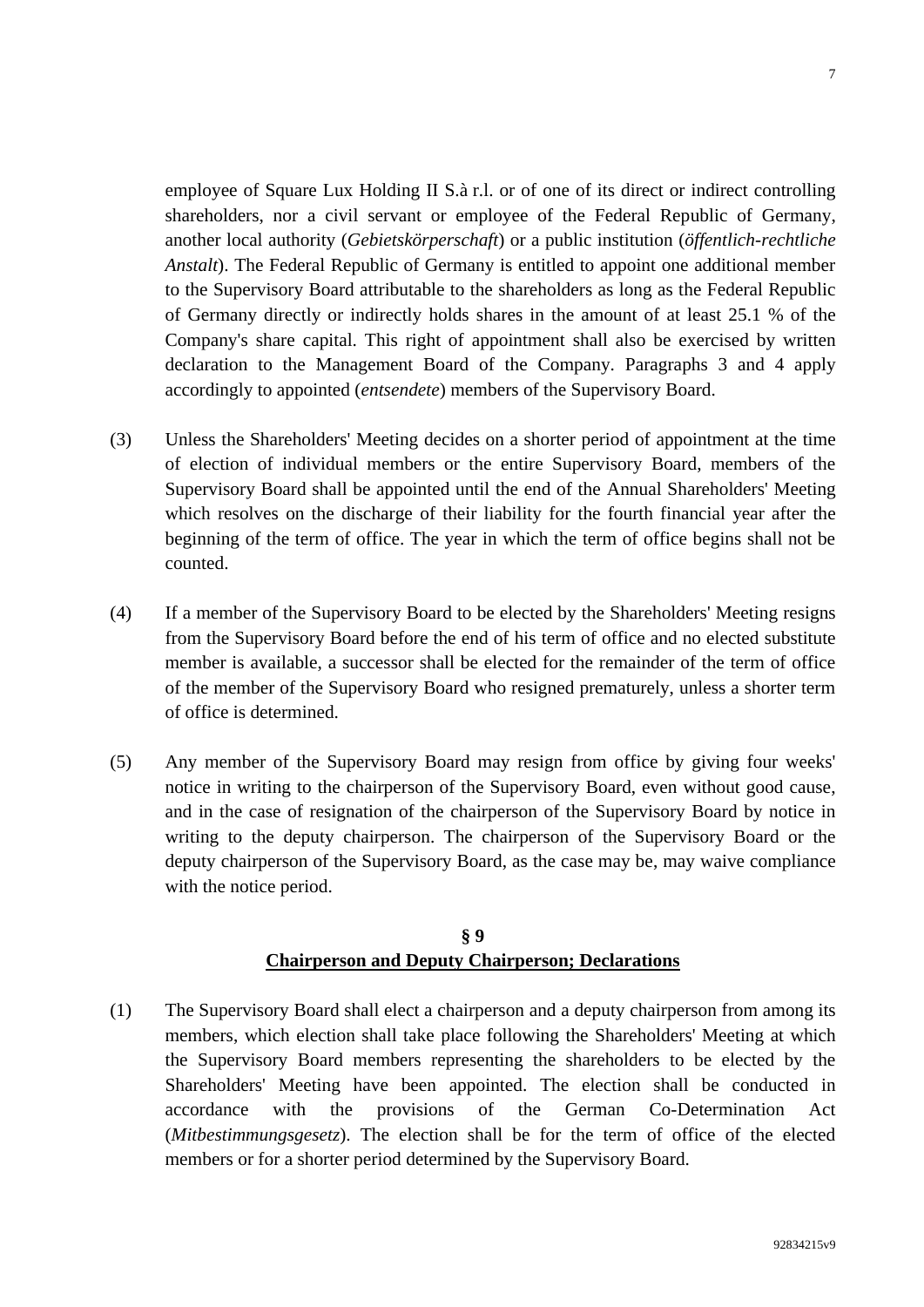- (2) The deputy chairperson shall only have the rights and duties assigned to the chairperson of the Supervisory Board by law or by the articles of association if the chairperson is prevented from acting. In no case shall the deputy chairperson be entitled to a second vote.
- (3) If the chairperson or one of his deputies resigns from office prematurely, the Supervisory Board shall without undue delay hold a new election for the remaining term of office of the resigning member. In the event of premature resignation of the chairperson of the Supervisory Board, the Supervisory Board shall be convened by the deputy chairperson.
- (4) The chairperson or, in case the chairperson is prevented from acting, the deputy chairperson, is authorized to make declarations required to implement the resolutions of the Supervisory Board and its committees on behalf of the Supervisory Board.

## **§ 10 Meetings and Resolutions of the Supervisory Board**

- (1) Meetings of the Supervisory Board shall be convened and chaired by the chairperson. The Supervisory Board shall hold two meetings per calendar half-year. It shall also hold meetings when required by law or when appropriate for the business. The meetings of the Supervisory Board shall be convened in writing (includes transmission in electronic or text form, (Section 126b of the German Civil Code (*Bürgerliches Gesetzbuch*)), orally or by phone by the chairperson giving a notice period of two weeks. For the purpose of the calculation of the notice period, the day on which the notice is dispatched and the day of the meeting shall be disregarded. This period may be shortened by the chairperson in urgent cases. The items on the agenda shall be communicated in a timely manner before the meeting.
- (2) The chairperson shall determine the order of the agenda items and the form of voting. The chairperson may determine that members of the Supervisory Board may attend a meeting by telephone or video conference or by way of a comparable audio and/or video transmission; the other members of the Supervisory Board have no right to object to such attendance. A member participates in a resolution even if he abstains from voting. Members who are connected by video or telephone conference or participate in a comparable manner via audio and/or video transmission are deemed to be present. Absent Supervisory Board members may participate in the adoption of resolutions by the Supervisory Board by having other Supervisory Board members submit written votes (which may also be delivered by telefax, electronic form or other text form (Section 126b of the German Civil Code (*Bürgerliches Gesetzbuch*)) on their behalf.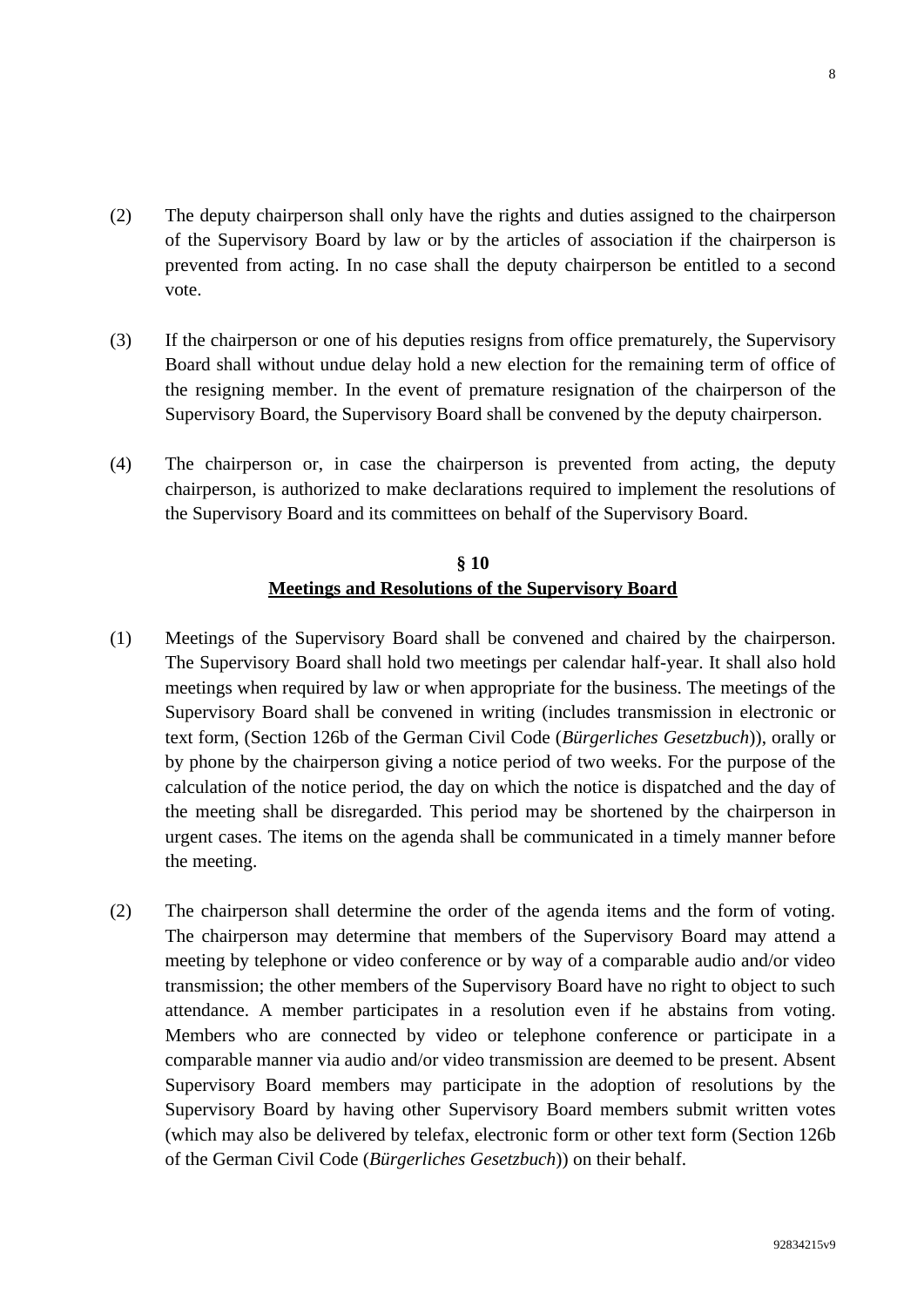- (3) The chairperson may adjourn the resolution on individual or all agenda items until the next regular meeting unless an equal number of shareholder representatives and employee representatives participate in the decision making or there is another material reason to adjourn. The chairperson shall not be permitted to adjourn the same agenda item again in the subsequent meeting of the Supervisory Board.
- (4) A resolution on an agenda item that was not included in the invitation notice is only permissible if no member of the Supervisory Board objects to the resolution. In this case, absent Supervisory Board members shall be given the opportunity to object to the resolution within a reasonable period of time to be determined by the chairperson or to submit their vote in a form specified in paragraph 5 sentence 1 below to the Supervisory Board chairperson. The resolution shall only become effective if none of the absent Supervisory Board members objects within the period of time determined by the chairperson. After expiry of the period of time determined by the chairperson, the resolution shall be recorded by the chairperson in writing in the minutes, a copy of which shall be sent to all members without undue delay.
- (5) At the request of the chairperson, resolutions of the Supervisory Board may also be passed outside a meeting by vote in oral, written, electronic or text form (Section 126b of the German Civil Code (*Bürgerliches Gesetzbuch*)) (including a combination of the aforementioned forms) or by means of telephone or video conference. There is no right to object to the form of resolution determined by the chairperson. Paragraph 1 above shall apply *mutatis mutandis* to the initiation of the passing of resolutions outside a meeting. Such resolutions shall be recorded in writing by the chairperson and included in the minutes of the next meeting.
- (6) The Supervisory Board is constituted to pass a resolution if at least six members participate in the passing of the resolution. Resolutions require a majority of the votes cast, unless otherwise stipulated by law. In the event of a tie, each member of the Supervisory Board may request another vote on the same matter. If that vote is again a tie, the chairperson shall have two votes. The second vote may also be cast in the form provided for meetings under paragraph 2 and in the manner provided for decisions taken outside meetings under paragraph 5.
- (7) Minutes, signed by the chairperson, shall be prepared for the meetings and resolutions of the Supervisory Board. A copy of the minutes shall be provided to each member of the Supervisory Board without undue delay.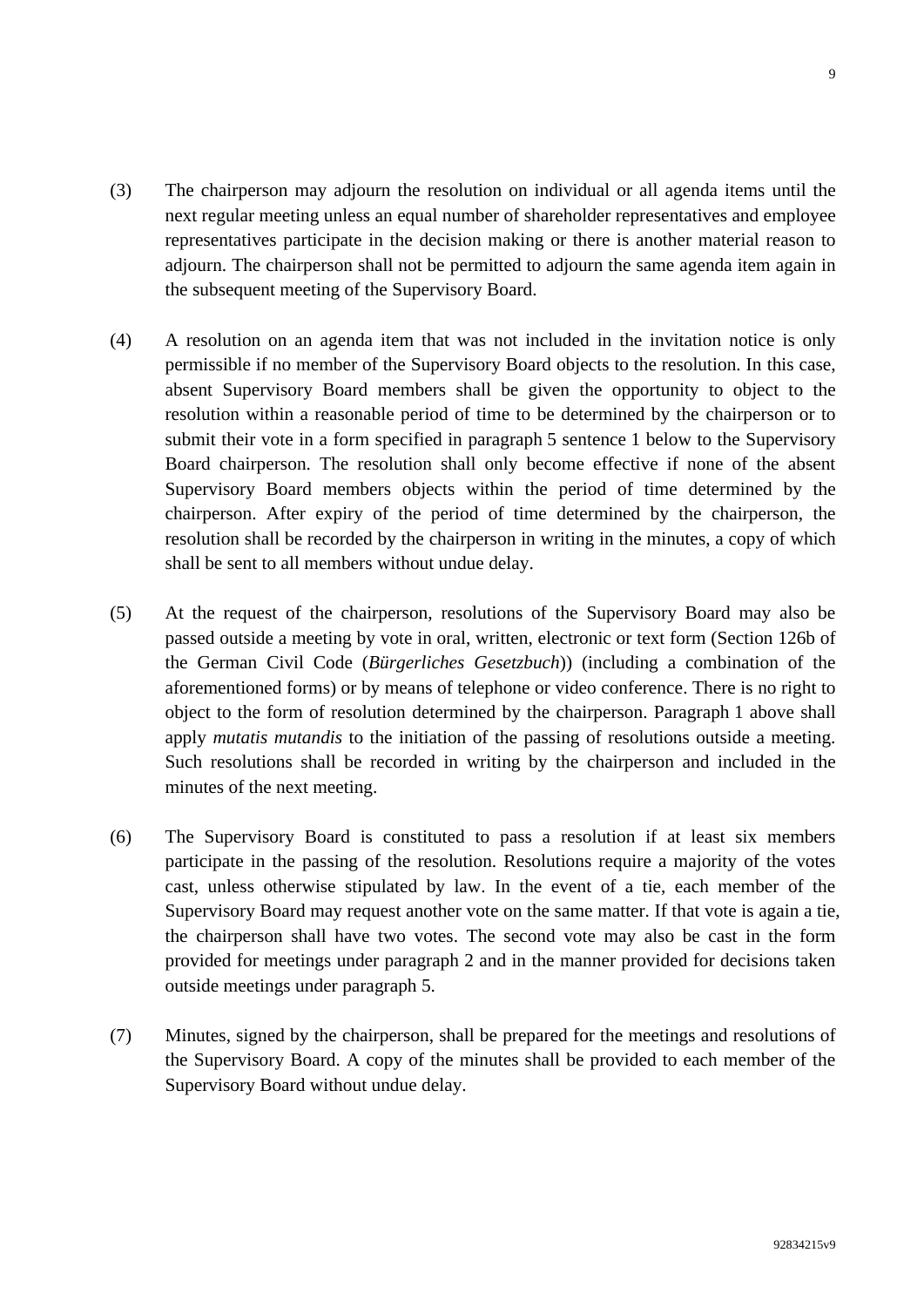- (8) Declarations by the Supervisory Board and its committees shall be made by the chairperson on behalf of the Supervisory Board. For submission of declarations to the Supervisory Board, submission to one member of the Supervisory Board is sufficient.
- (9) The Supervisory Board may resolve on amendments to the Articles of Association which only affect the wording.

## **§ 11 Rules of Procedure and Committees**

- (1) The Supervisory Board shall adopt its own rules of procedure.
- (2) The Supervisory Board may, in addition to the committee referred to in Section 27 (3) of the German Co-Determination Act (*Mitbestimmungsgesetz*), establish further committees composed of members of the Supervisory Board. To the extent legally permitted, decision making powers of the Supervisory Board may be delegated to the committees.
- (3) The provisions of § 10 shall apply *mutatis mutandis* to the committees. Each committee may elect a chairperson from among its members, unless the Supervisory Board appoints a chairperson. In the event of a tied vote in a committee – except for in the committee pursuant to Section 27 (3) of the German Co-Determination Act (*Mitbestimmungsgesetz*) – the chairperson of the committee shall have two votes if another vote on the same matter results in a tied vote. Otherwise, the Supervisory Board may regulate activities of the committees in the rules of procedure or adopt individual rules of procedures for the committees.

## **§ 12 Remuneration of Supervisory Board Members**

- (1) Each member of the Supervisory Board shall receive fixed annual remuneration of EUR 40,000.00 (in words: forty thousand Euros) (the "Fixed Remuneration"). The chairperson shall receive two times and the deputy chairperson one and a half times the Fixed Remuneration.
- (2) For membership in the committees of the Supervisory Board listed below, each respective member shall additionally receive:
	- (i) as chairperson of the presiding committee (*Präsidium*), fixed annual remuneration of EUR 15,000.00 (in words: fifteen thousand Euros), each other member of the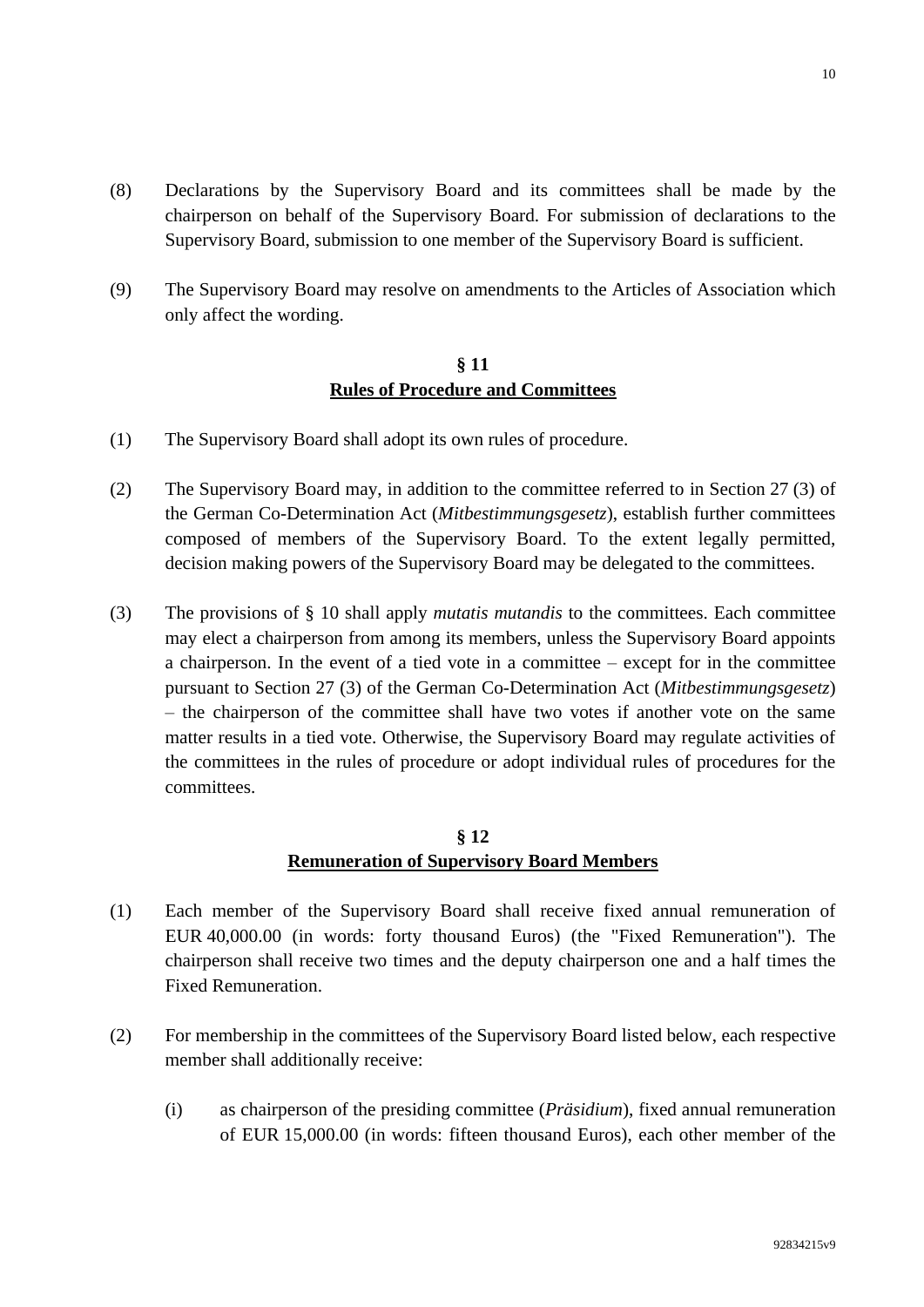presiding committee, fixed annual remuneration of EUR 10,000.00 (in words: ten thousand Euros);

- (ii) as chairperson of the nomination committee (*Nominierungsausschuss*), fixed annual remuneration of EUR 15,000.00 (in words: fifteen thousand Euros), each other member of the nomination committee, fixed annual remuneration of EUR 10,000.00 (in words: ten thousand Euros);
- (iii) as chairperson of the audit committee (*Prüfungsausschuss*), fixed annual remuneration of EUR 15,000.00 (in words: fifteen thousand Euros), each other member of the audit committee, fixed annual remuneration of EUR 10,000.00 (in words: ten thousand Euros);
- (iv) as chairperson of the compliance committee (*Complianceausschuss*), fixed annual remuneration of EUR 15,000.00 (in words: fifteen thousand Euros), each other member of the compliance committee, fixed annual remuneration of EUR 10,000.00 (in words: ten thousand Euros).
- (3) The total annual remuneration of each member of the Supervisory Board pursuant to paragraphs 1 and 2 is limited to twice the amount of the Fixed Remuneration.
- (4) The Fixed Remuneration pursuant to paragraph 1 and remuneration pursuant to paragraph 2 are payable four weeks after the end of the financial year. Supervisory Board members who are members of the Supervisory Board or a committee for only part of the financial year or who have chaired a committee for only part of the financial year shall receive remuneration that is lower in proportion to time; this applies to each remuneration within the meaning of paragraphs 1 and 2.
- (5) All remuneration within the meaning of paragraphs 1 and 2 shall be exclusive of valueadded tax in the amount legally owed by the Supervisory Board member.
- (6) The Company shall reimburse members of the Supervisory Board for any expenses incurred in the performance of their duties, including any value-added tax attributable to the reimbursement of such expenses.
- (7) The Company may take out liability insurance for the benefit of members of the Supervisory Board which covers statutory liability arising from their activities on the Supervisory Board.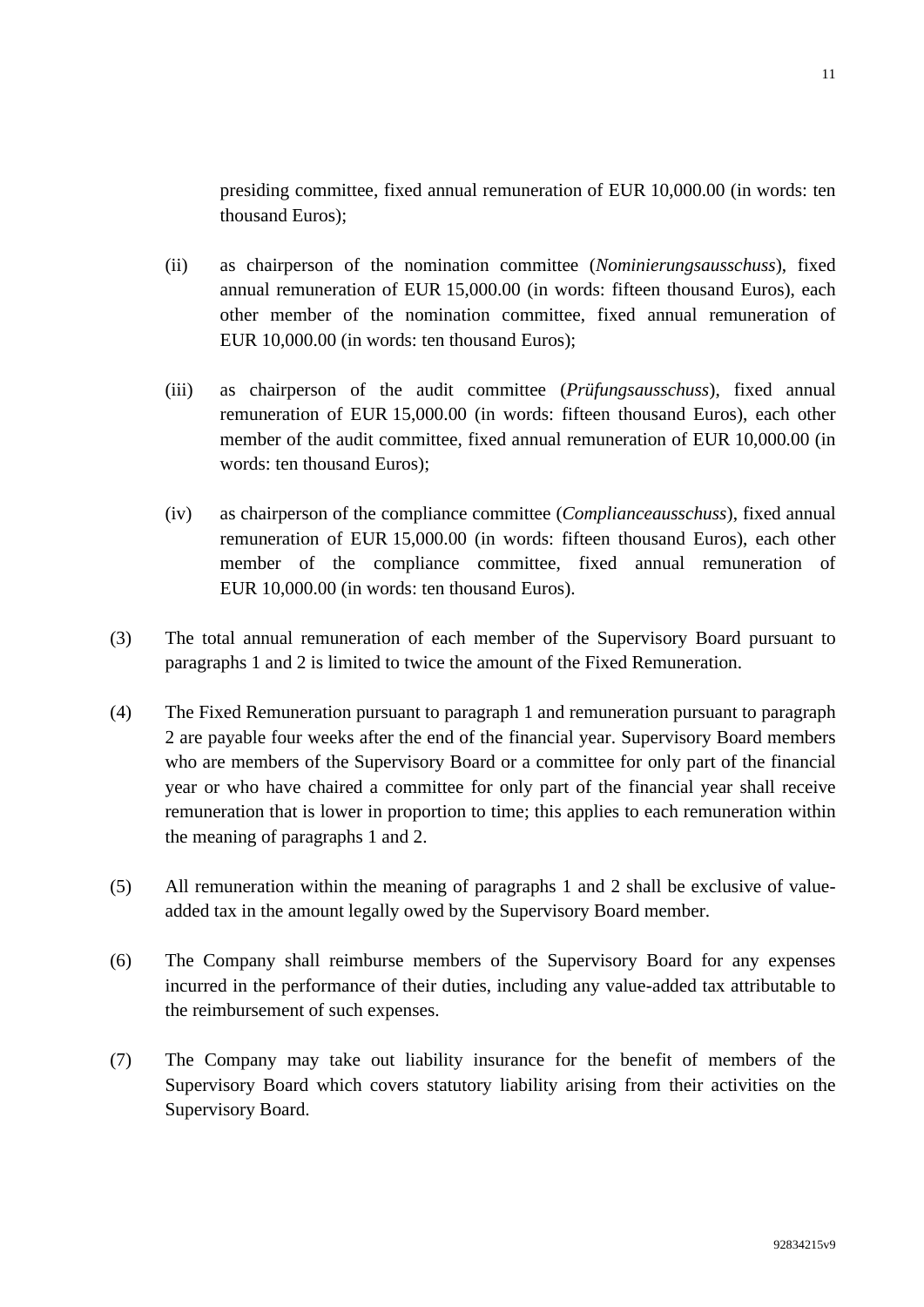#### **C. The Shareholders' Meeting**

## **§ 13 Venue and Notice of the Shareholders' Meeting**

- (1) The Shareholders' Meeting shall be held at the registered office of the Company or in a German municipality with more than 100,000 inhabitants.
- (2) Unless other persons are authorized by law to do so, the Shareholders' Meeting shall be convened by the Management Board. The convocation shall be published in the German Federal Gazette (*Bundesanzeiger*) within the statutory time limit.

#### **§ 14 Right to Attend**

- (1) Only those shareholders who have registered with the Company in text form (Section 126b of the German Civil Code (*Bürgerliches Gesetzbuch*)) in the German or English language are entitled to attend the Shareholders' Meeting and exercise their voting rights.
- (2) In addition, shareholders shall provide evidence of their right to attend the Shareholders' Meeting and exercise their voting rights. For this purpose, the shareholding shall be evidenced by the last intermediary in text form (Section 126b of the German Civil Code (*Bürgerliches Gesetzbuch*)) in the German or English language; proof of shareholding by the last intermediary in accordance with the requirements of Section 67c (3) of the German Stock Corporation Act (*Aktiengesetz*) is sufficient. It shall be received by the Company at the address specified in the notice for convening the meeting at least six days before the Shareholders' Meeting, whereby the day of receipt and the day of the Shareholders' Meeting are not counted.
- (3) Voting rights may be exercised by proxy. The granting of the proxy, its revocation and evidence of the proxy to the Company shall be in text form (Section 126b of the German Civil Code (*Bürgerliches Gesetzbuch*)).
- (4) The Management Board is authorized to determine that shareholders may participate in the Shareholders' Meeting without being present at the venue and without a proxy and may exercise all or some of their rights in whole or in part by way of electronic communication (online participation). The Management Board is entitled to determine the scope and procedure of online participation in detail. The members of the Supervisory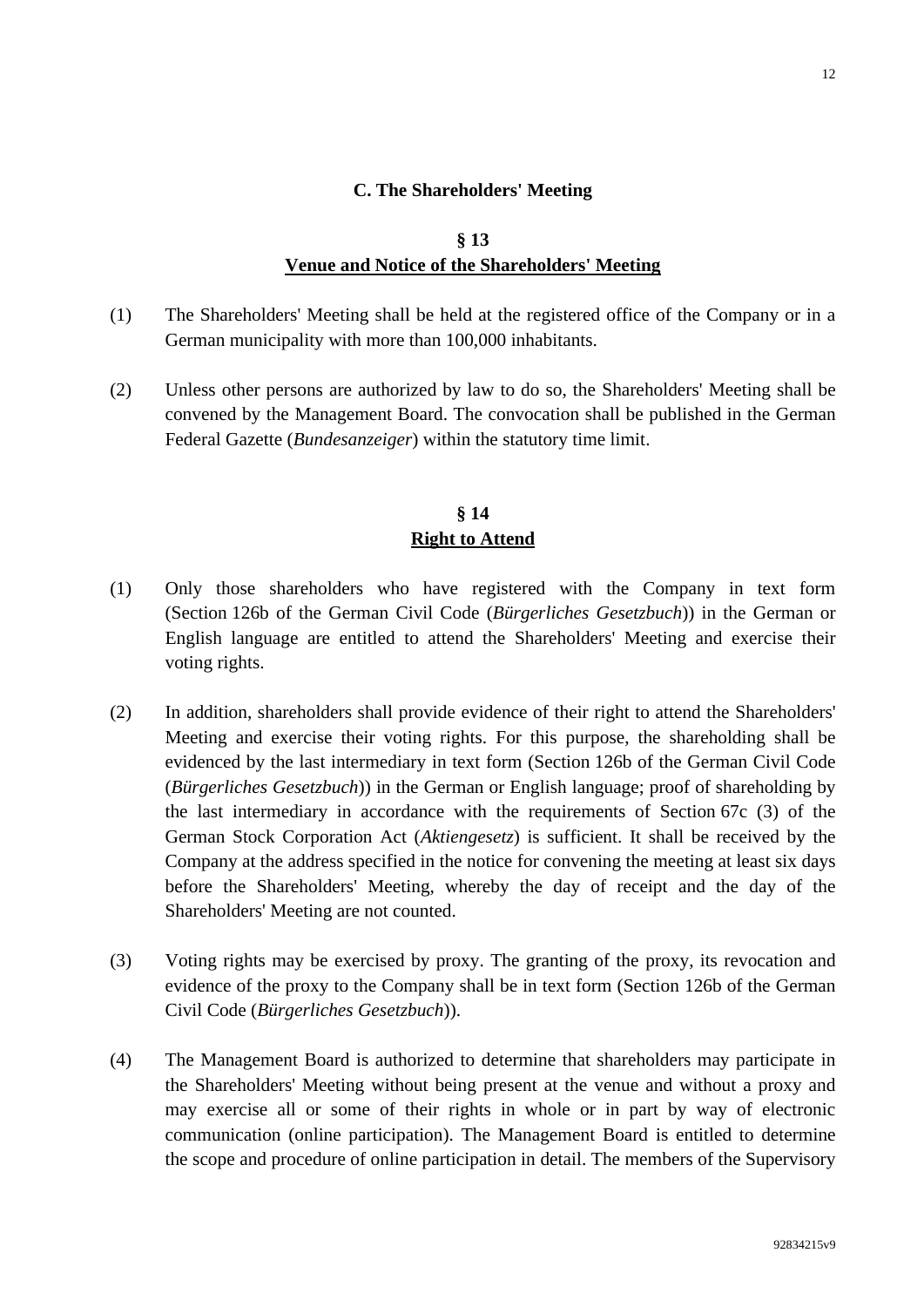Board may participate in the Shareholders' Meeting by means of video and audio transmission, if the relevant Supervisory Board member is prevented from participation in person at the venue of the Shareholders' Meeting.

(5) The Management Board is authorized to determine that shareholders may cast their votes in writing or by means of electronic communication, even without attending the meeting (postal vote). The Management Board may regulate the postal voting procedure in detail.

## **§ 15 Procedure at the Shareholders' Meeting**

- (1) The Shareholders' Meeting shall be chaired by the chairperson of the Supervisory Board or, in his absence, by another shareholder representative on the Supervisory Board appointed by the chairperson. In the event that neither the chairperson nor a member of the Supervisory Board appointed by the chairperson assumes the chair, the chairperson of the meeting shall be elected by a simple majority of votes cast by the shareholder appointed members of the Supervisory Board present at the Shareholders' Meeting.
- (2) The chairperson of the Shareholders' Meeting chairs the negotiations and determines the order of items to be discussed and the speakers as well as the type and form of voting.
- (3) The Management Board is authorized to permit the complete or partial video and/or audio transmission of the Shareholders' Meeting in a manner to be specified by the Management Board.
- (4) The chairperson of the Shareholders' Meeting shall be authorized to reasonably limit the shareholders' right to ask questions and speak; if appropriate, the chairperson shall in particular be authorized to limit the time allowed for individual or all shareholders to ask questions and/or speak on individual or all items of the Shareholders' Meeting at the beginning or during the course of the Shareholders' Meeting and, if this is legally permissible with regard to the proper conduct of the Shareholders' Meeting, to order the end of the debate.

## **§ 16 Resolutions**

- (1) Each share entitles to one vote at the Shareholders' Meeting.
- (2) Unless the Articles of Association or the law stipulate otherwise, resolutions of the Shareholders' Meeting shall be passed by a simple majority of the votes cast and, to the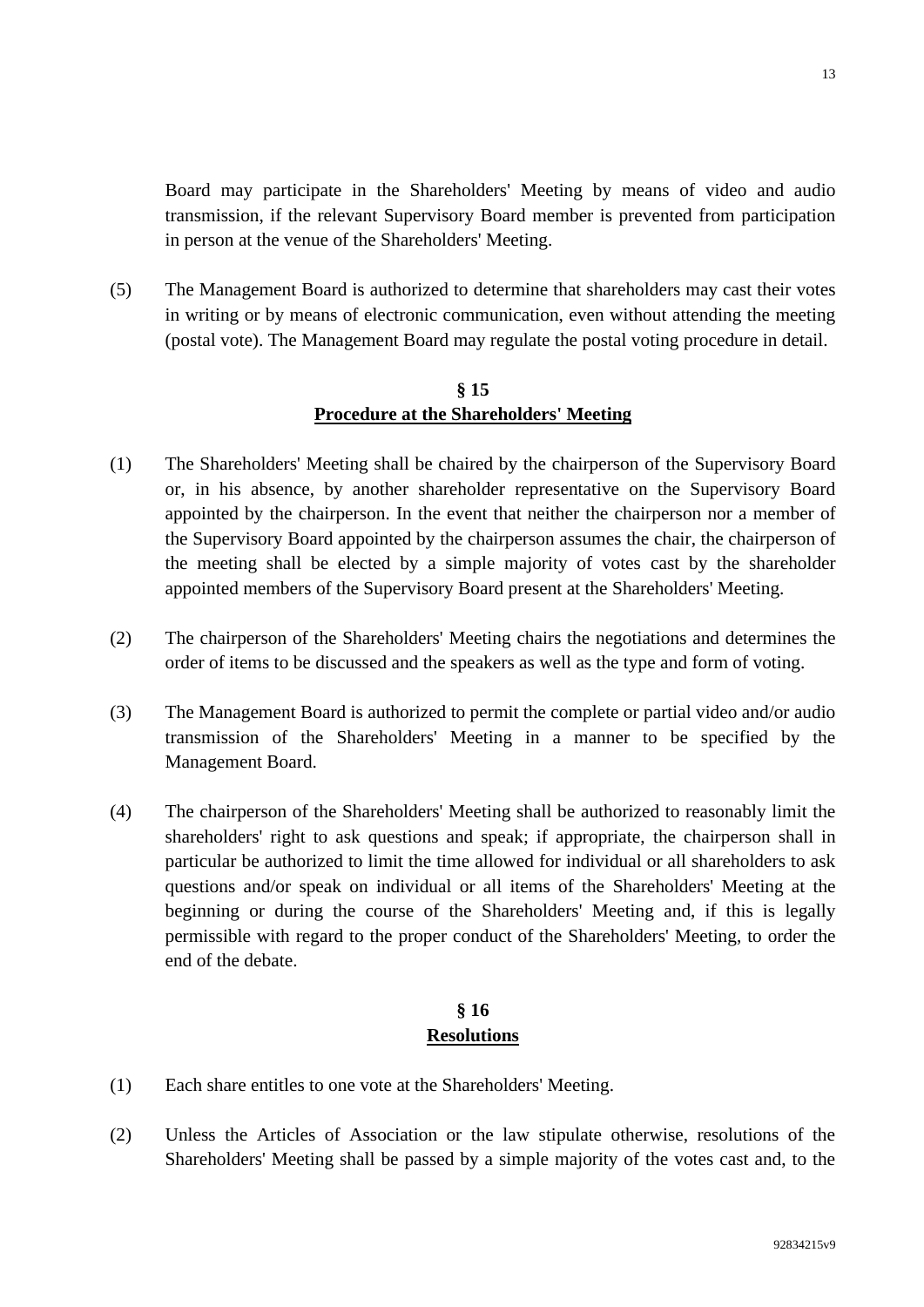extent that a capital majority is also required, by a simple majority of the share capital represented when the resolution is adopted.

# **PART IV Annual Financial Statements and Distribution of Profits**

#### **§ 17 Annual Financial Statements**

- (1) The Management Board shall prepare the annual financial statements, the management report, the consolidated financial statements and the group management report for the past financial year within the statutory periods and submit them to the Supervisory Board and the auditor immediately after preparation. At the same time, the Management Board shall submit to the Supervisory Board a proposal for the distribution of the balance sheet profit.
- (2) The preparation of the annual financial statements and the consolidated financial statements is based on statutory provisions and commercial principles.
- (3) When adopting the annual financial statements, the Management Board and Supervisory Board are authorized to allocate part or all of the net income for the year remaining after deduction of the amounts to be transferred to the statutory reserve and any loss carried forward to other revenue reserves. It is not permissible to allocate more than half of the net income for the year if the other revenue reserves would exceed half of the share capital after the allocation.

# **PART V Final Provisions**

# **§ 18 Change of Legal Form; Formation Costs**

(1) The share capital in the amount of EUR 80,000,000.00 (in words: eighty million Euros) was contributed by the change of legal form of the former legal entity, HENSOLDT GmbH, registered in the Commercial Register of the local court of Munich under HRB 252143 and with registered office in Taufkirchen, Germany, together with all assets and liabilities.